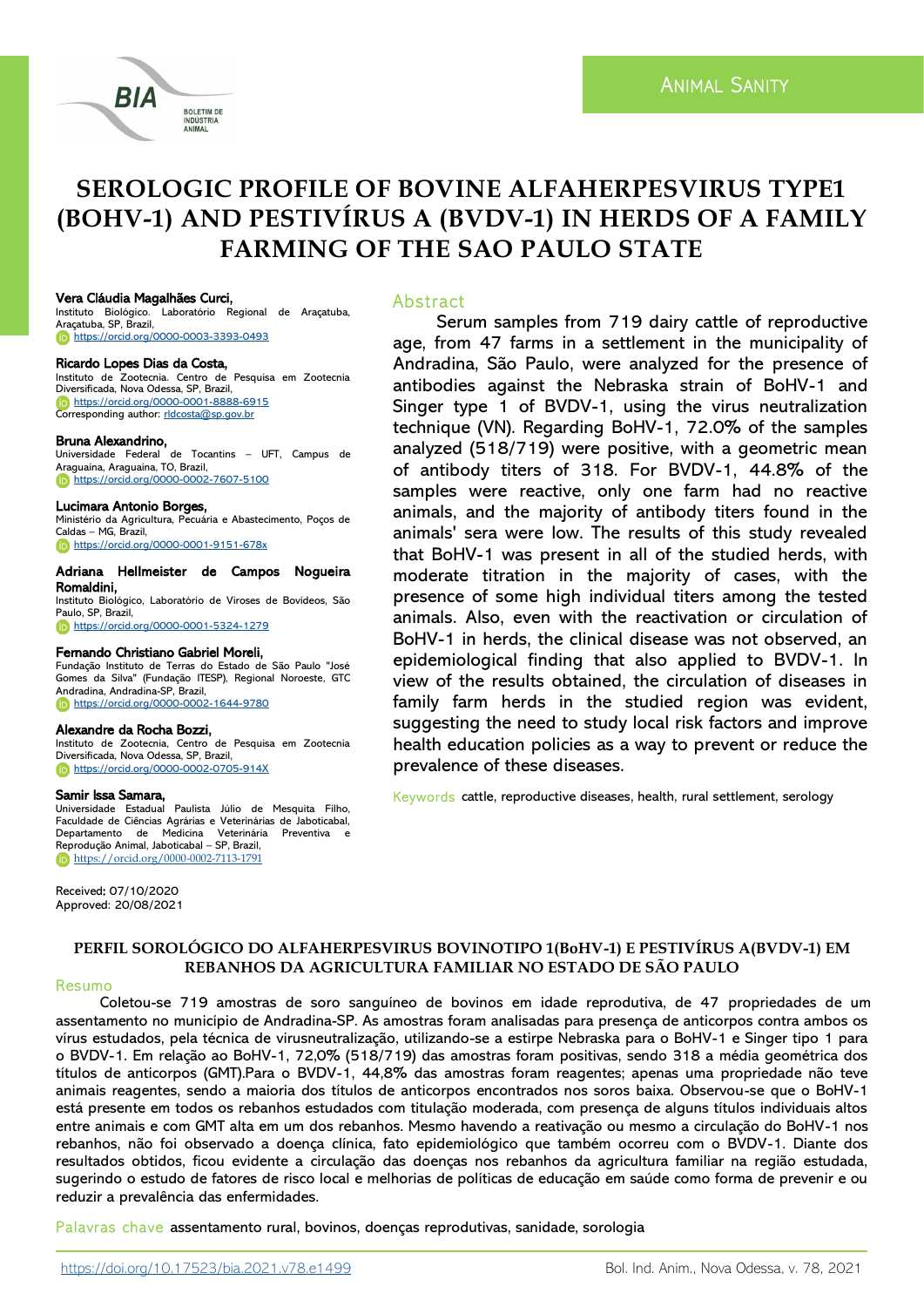#### **INTRODUCTION**

According to official data, there are 9,431 registered rural settlements in Brazil, with 969,197 families living in these created or recognized settlements (CCIR, 2020). Of this number, in the state of São Paulo there are 275 regular settlements registered with the National Institute of Colonization and Agrarian Reform, encompassing 17,194 families engaged in farming and livestock breeding in an area of 348,729 hectares (INCRA, 2017). Within this scenario, there are 451 family farms in the municipality of Andradina, located near the border with the state of Mato Grosso do Sul, in the northwest region of São Paulo (INCRA, 2017), in an area of 12,591 hectares.

Aid programs for settled families are carried out by government agencies, to contribute to the development of agriculture and its sustainability. However, the full insertion of this segment in the market economy still depends on several factors, such as technological information, marketing routes, quality control, and regularity of products, among others.

Studies in settlements in the region have revealed that most of the families surveyed consume the products of animal and plant origin, and adopt different forms of marketing of the excess, such as direct sales to consumers and/or retailers, including fresh products and hand-processed products based on knowledge acquired within the family or the community and courses taught by institutions such as SENAR and Fundação ITESP. The limitations onsale are related to the production capacity and the difficulties of obtaining the health inspection seal (Santana et al., 2007).

As for all farmers, the health and welfare of the animals is of great relevance to the sustainability of these producers. Good sanitary practices, no matter how small the property or the type of production, are essential to guarantee profitability. Health is one of the main factors that directly influence the productive and reproductive indexes of a herd, and diseases can cause serious losses to producers.

Among other diseases of economic importance, bovine infectious rhinotracheitis (IBR) is responsible for low productivity of Brazilian livestock, affecting mainly the reproductive capacity of animals. IBR, caused by bovine herpesvirus type 1 (BoHV-1), is a virus belonging to the order Herpesvirales, family Herpesviridae, subfamily Alphaherpesvirinae and genus Varicellovirus; in this subfamily there is also the species BoHV-5, responsible for causing encephalopathy in cattle (ICTV, 2021). The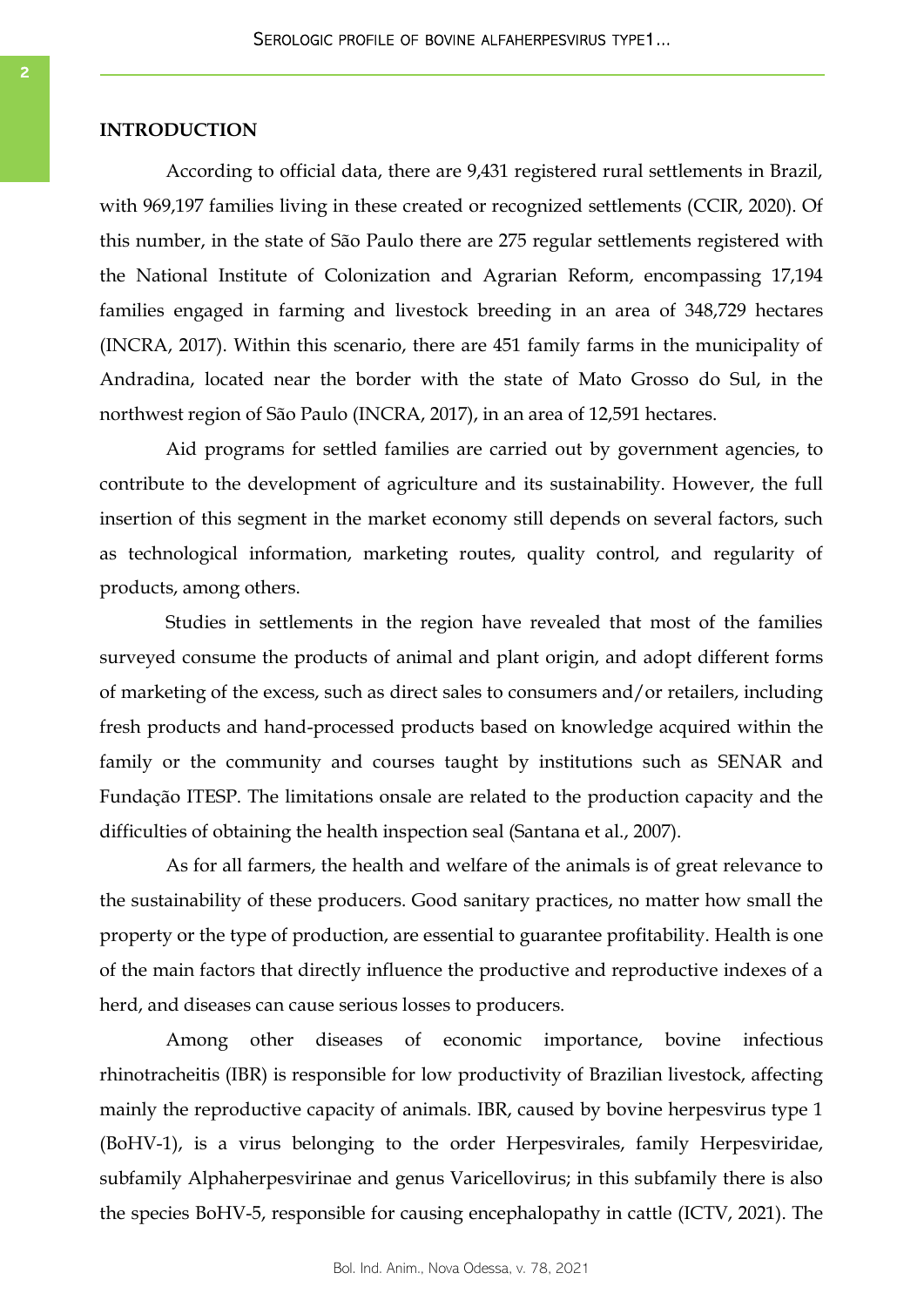subtypes BoHV-1.2, related to episodes of respiratory symptoms, infertility and stillbirths; BoHV-1.2a, associated with a variety clinical manifestations, such as stillbirths and other reproductive disorders, including diseases of the genital tract and respiratory problems; and BoHV-1.2b, causing mild respiratory disease and problems of the genital tract (Fino et al., 2012).

The main cause of IBR is the establishment of latent infections for BoHV-1 virus (Lemaire et al., 1994) that maintain the viral genome in ganglion cells. Therefore, every infected animal should be considered a carrier and a potential recurrent virus transmitter (Alfieri and Alfieri 2017). The infection has been described in cattle herds around the world, but has been eradicated in several European countries (OIE, 2017).

The bovine viral diarrhea virus (BVDV) is classified as a pathogen in the family Flaviviridae, genus Pestivirus (Dezen et al., 2013), currently, with the new nomenclature, sub-divided into three species: Pestivirus A (BVDV-1), Pestivirus B (BVDV-2) and, Pestivirus H (Hobi-like virus) (ICTV, 2021). The pathogenesis of the agent depends on a combination of factors that can influence the consequences of infection, such as: immunotolerance, immunocompetence, animal age, gestation and gestational age of the fetus, emergence of fetal immunocompetence, immune status of the animals and presence stressors (Silva et al., 2011).

The main characteristic of epidemiological importance of BVD is probability of birth of animals persistently infected (PI) by the virus, which excrete it through secretions and excretions, playing a fundamental role in the occurrence of the disease (Alfieri and Alfieri, 2017). PI animals result in fetal infection via the transplacental route in the first trimester of pregnancy and the virus is eliminated by nasal discharge, milk, urine, and saliva (Silva et al., 2011). Infection of the non-immunocompetent fetus between 40 and 120 days of gestation with BVDV-1 non-cytogenic strains (NCP) can result in a PI calf (Dezen et al., 2013).

Clinically, the infection can be manifested as mild acute gastroenteric and respiratory diseases, severe acute gastroenteric, respiratory and hemorrhagic diseases, mucosal disease, and chronic BVD. However, the main problems involve reproduction, since in pregnant cows the infection can lead to embryonic absorption with the return of estrus, stillbirth, fetal mummification, birth of weak calves, as well as delayed growth and the possibility of PI animals if infected in the first three months of pregnancy (Piovesan et al., 2013). In Brazil, seroepidemiological surveys have revealed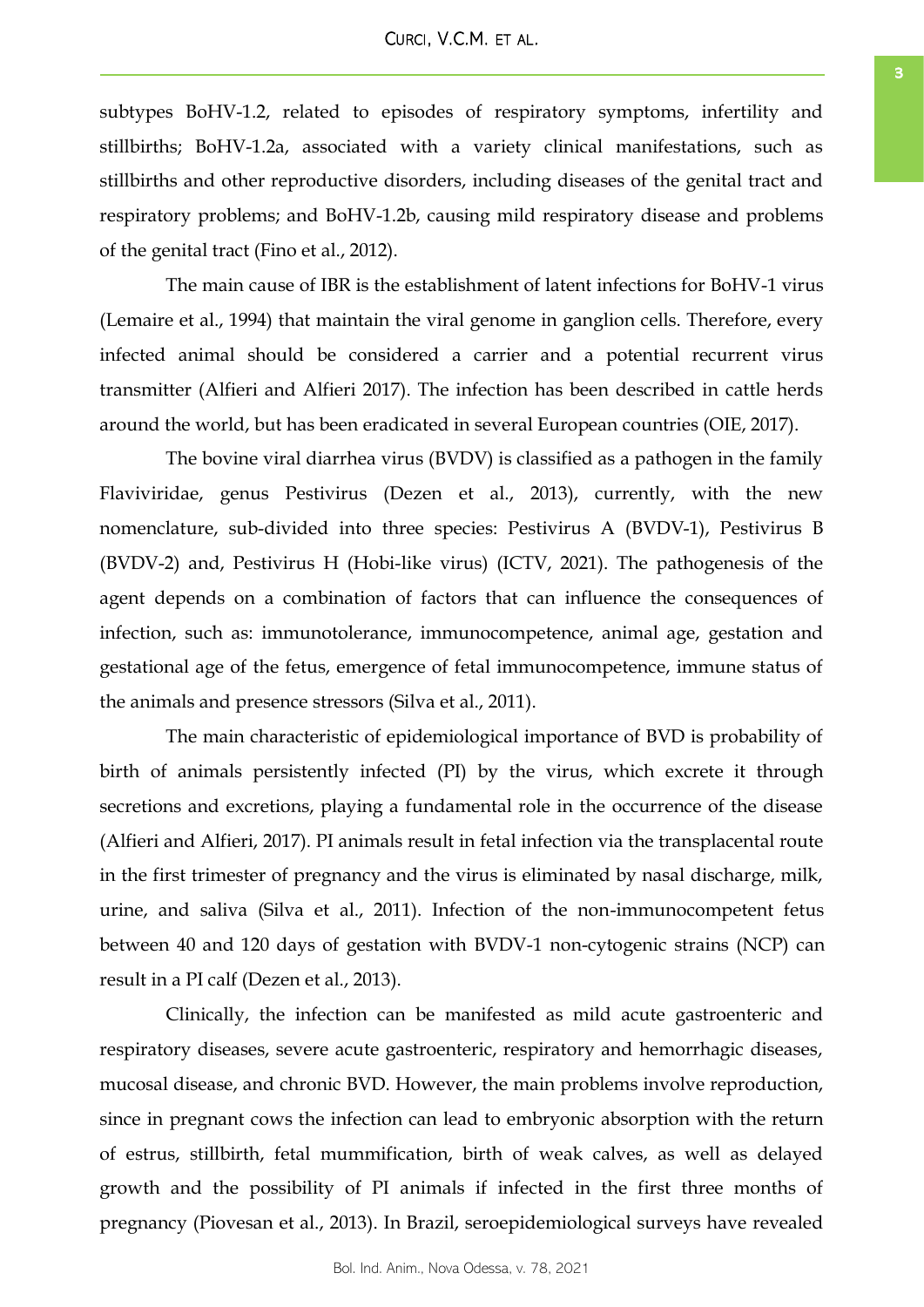that the infection is widespread (Alexandrino et al., 2011, Pasqualotto et al., 2015), including in small herds kept by family farmers (Rego et al., 2016; Gaeta et al., 2018).

The main activity in the surveyed settlement is dairy farming. Investments have been directed towards the nutritional improvement of the herd, in addition to the genetic selection of the sires and cows. However, it is not part of the farmers' routine to check the health status of these animals. In view of the above and the absence of studies on these diseases in the region analyzed, we investigated the occurrence of antibodies against BoHV-1 and BVDV-1in cattle from these properties, so as to provide, in addition to scientific data, information on preventive health measures needed by the target community.

### **MATERIAL AND METHODS**

The study was carried out in a settlement in the northwest region of the state of São Paulo. The research design was approved by the Research Ethics Committee of the School of Veterinary Medicine of Araçatuba (Process 004153/09).

According to the Land Institute of the State of São Paulo (ITESP/Andradina office), the settlement was created in 2002, with 74 lots/families, covering an area of 1,534.48 hectares. For data analysis, 47 properties were considered that have as main economic activity the rearing of dairy cattle, with an average of 31 head per family, for a total population of approximately 2,014 animals.

Supported by a credit policy that finances the construction of housing and the maintenance of families in the first year, all the producers who participated in this study live in masonry houses with a structured sanitation system. The water comes from a well and the sewage is discharged septic tanks (elaborated by Embrapa and adopted by the CATI/SAA Microbasin Program).

The production system relies on crossbred cattle, living on the same property with animals of other species such as goats, pigs, horses, dogs, and cats. The cattle are kept in pasture, but some of the farmers supplement their animals with some type of feed. The animals' drinking water comes from streams or wells.

Reproduction is carried out exclusively by natural means, and farmers often share their pastures with neighbors. The animals are purchased from livestock traders or from neighboring farmers, most of the time without any health certificate. All farmers have technical assistance from a veterinarian and an ITESP technician,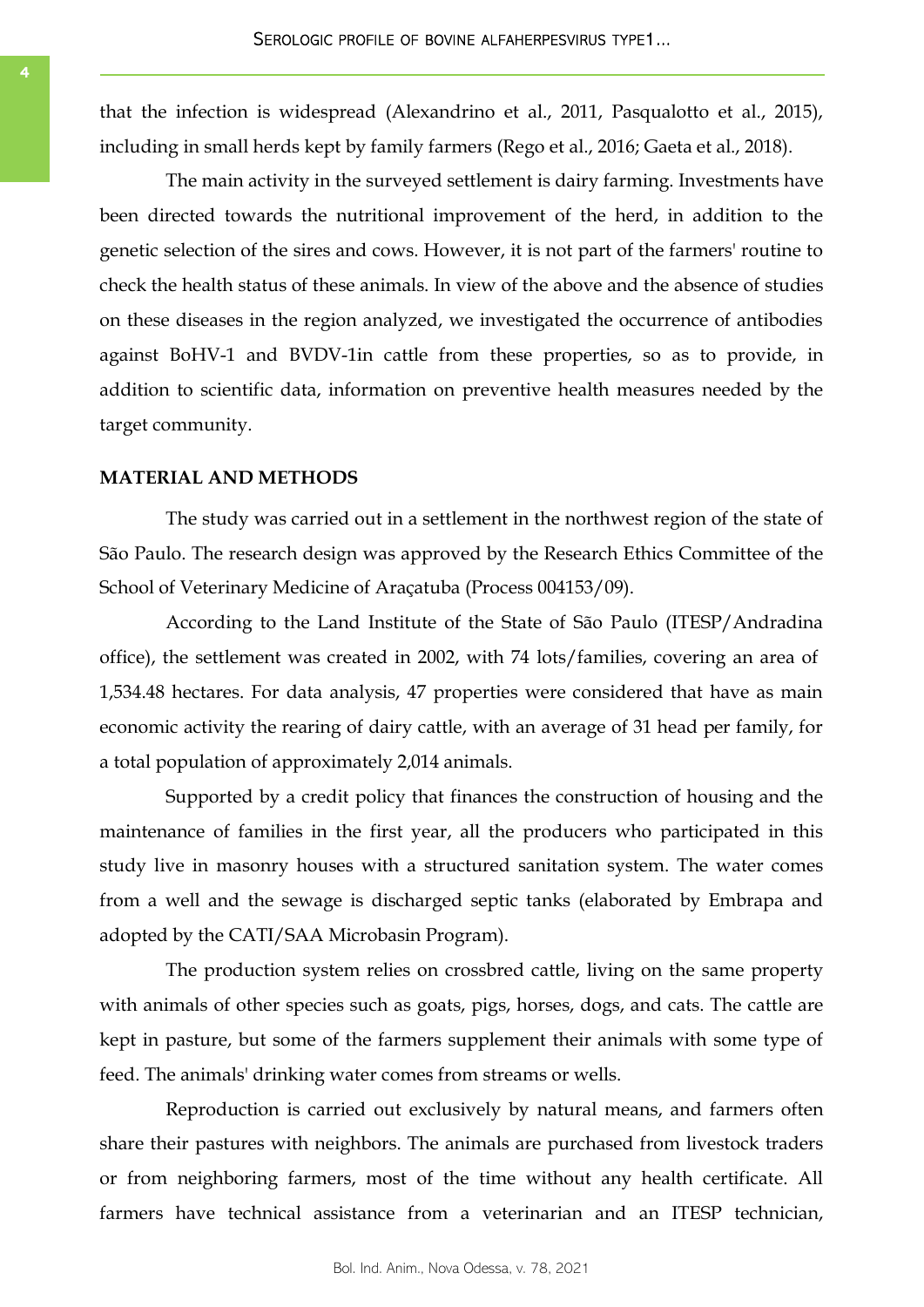including vaccination against foot-and-mouth disease and brucellosis. There is no record of vaccination against IBR and BVD in this settlement.

719 cattle (approximately 50% of the herd on each property) were included in the study, of both sexes. The animals selected to check for the occurrence of antibodies against BoHV-1 and BVDV-1were adults of reproductive age, that is, over 24 months old, among those with the greatest economic value.

Blood collections were performed by venipuncture, using sterile disposable needles and vacutainers, and then were kept at room temperature for one hour for serum separation. The samples were sent to the Araçatuba Regional Laboratory of the Biological Institute for complete separation of blood serum and transferred to 2 ml tubes (duplicate), duly identified, and kept in a freezer at a temperature of negative 20 ºC until serological testing.

The samples were analyzed at the Virus Reproduction Laboratory of the Department of Preventive Veterinary Medicine and Animal Reproduction, São Paulo State University (UNESP), Jaboticabal Campus, using the virus neutralization technique as recommended by the World Organization for Animal Health (OIE, 2013), using the Nebraska and Singer strains for the detection of antibodies against BoHV-1 and BVDV-1, respectively. Animals were considered positive with titer greater than or equal to 2 was found for BoHV-1 and greater than or equal to 10 for BVDV-1. Antibody titers were transformed into mean titer geometric (GMT) (ANZILIERO et al., 2011).

## **RESULTS AND DISCUSSION**

During visits to collect material, no animals were found with clinical signs of the diseases investigated. However, 32% (15/47) of the farmers reported the occurrence of stillbirth at some point in their herds.

For BoHV-1, the occurrence of contact with the virus in the studied properties was 100%, since all herds had at least one reactive animal. Of the 719 serum samples analyzed, 518 (72.0%) were reactive to BoHV-1, with geometric mean antibody titers (GMT)of positive animals having a value of 114,4.

Of the animals tested,  $8.6\%$  (62/719) had low titers ( $\leq 8$ ), with a GMT of 4.2; 18% (130/719) had medium titles (between 16 and 64) with a GMT of 39.3 and most of them, 45.3% (326/719) had high titles ( $\geq$  128), with a GMT of 329 (Table 1). The classification as low, medium and high was according to Becker et al. (2015).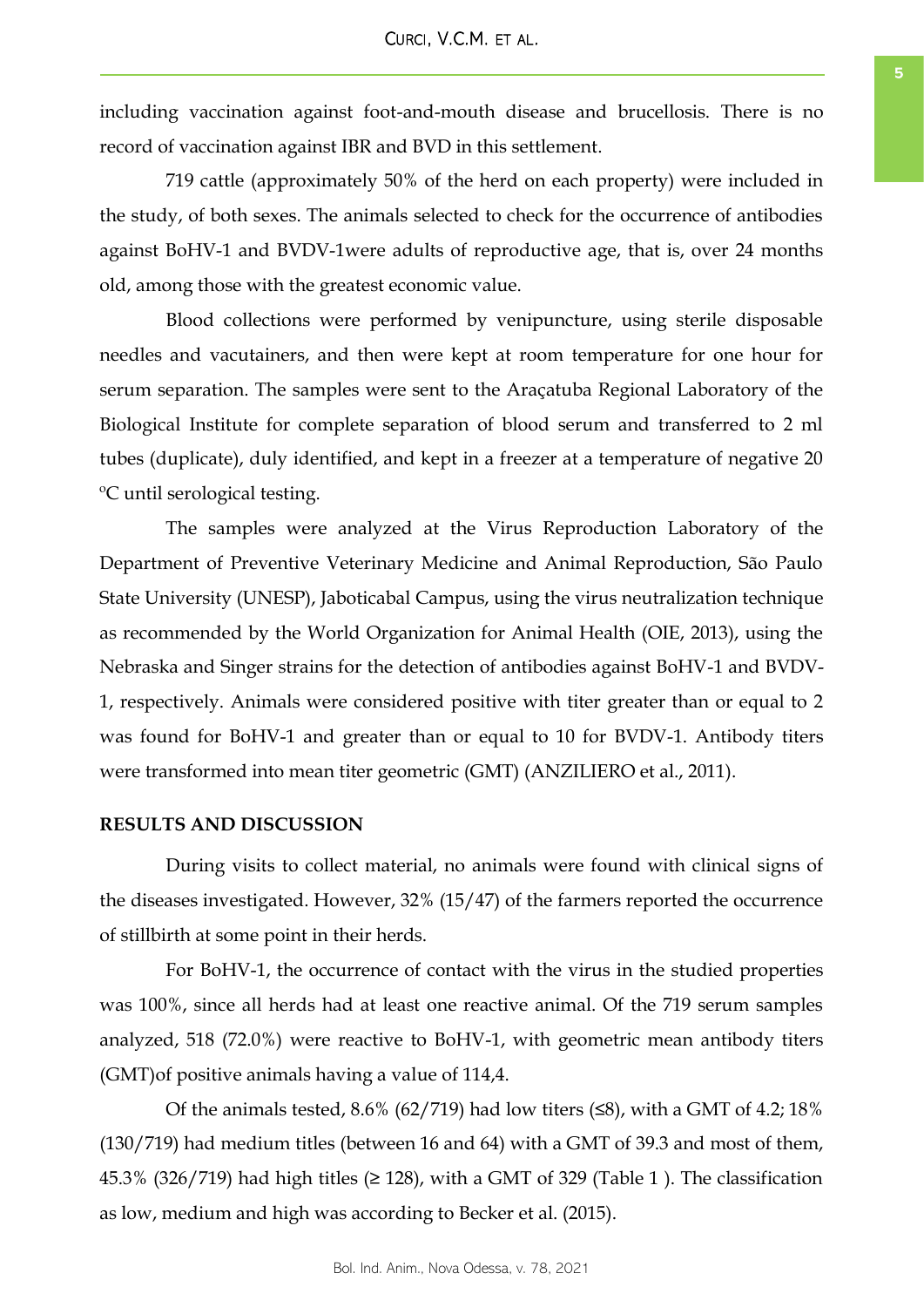| Antibody titers | Absolute number of animals (%) | <b>Titers</b>                   |
|-----------------|--------------------------------|---------------------------------|
| $\leq$ 2        | 201 (28)                       | Negatives                       |
| $\overline{2}$  | 16(2.2)                        | Low<br><b>GMT 4.2</b>           |
| $\overline{4}$  | 25(3.5)                        |                                 |
| 8               | 21(2.9)                        |                                 |
| Subtotal        | 62(8.6)                        |                                 |
| 16              | 28(3.9)                        | Intermediate<br><b>GMT 39.3</b> |
| 32              | 37(5.2)                        |                                 |
| 64              | 65(9.0)                        |                                 |
| Subtotal        | 130 (18.0)                     |                                 |
| 128             | 78 (10.8)                      | High<br><b>GMT 329</b>          |
| 256             | 110(15.3)                      |                                 |
| 512             | 80(11.1)                       |                                 |
| $\geq 1024$     | 58 $(8.0)$                     |                                 |
| Subtotal        | 326 (45.3)                     |                                 |
| <b>Total</b>    | 518 (72.0)                     | <b>GMT 114.6</b>                |

**Table 1.** Geometric mean of antibody titers against BoHV-1 in family farming herds in the northwest of the state of São Paulo

In the state of São Paulo, a high prevalence of animals reactive to BoHV-1 has also been recorded, demonstrating the rapid spread of bovine herpesvirus in herds. Silva (2011) observed 70.36% prevalence and Santos et al. (2014) noted 61.4%. In a more recent study, also in settlements in São Paulo, there was 31.7% prevalence in calves (Gaeta et al., 2018), showing the presence of the infection in this category as well. In the present study, animals under two years of age were not analyzed.

According to Fino et al. (2012), in a review of several studies, found average of seropositivity for Brazilian herds of 76% in the Northeast, 67.45% in the Midwest, 50.75% in the Southeast, and 41.6% in the South of the country, varying with the type of breeding analyzed and the diagnostic method used.

The results indicate that the BoHV-1 virus was circulating in the properties of the settlement, since there was no history of vaccination of the animals in the 47 farms studied. In all of them, the presence of animals that were reactive for the presence of antibodies against BoHV-1 was detected, and the main characteristic was the variation of the titers found, with values from low to high. In most of the properties (44/47, 93.6%), the animals presented high titers.

Presence of antibodies in unvaccinated animals indicates that the virus is present since the disease causes latency and several factors can interfere with the animal's immune system, which can lead to a re-excretion of the virus. In relation to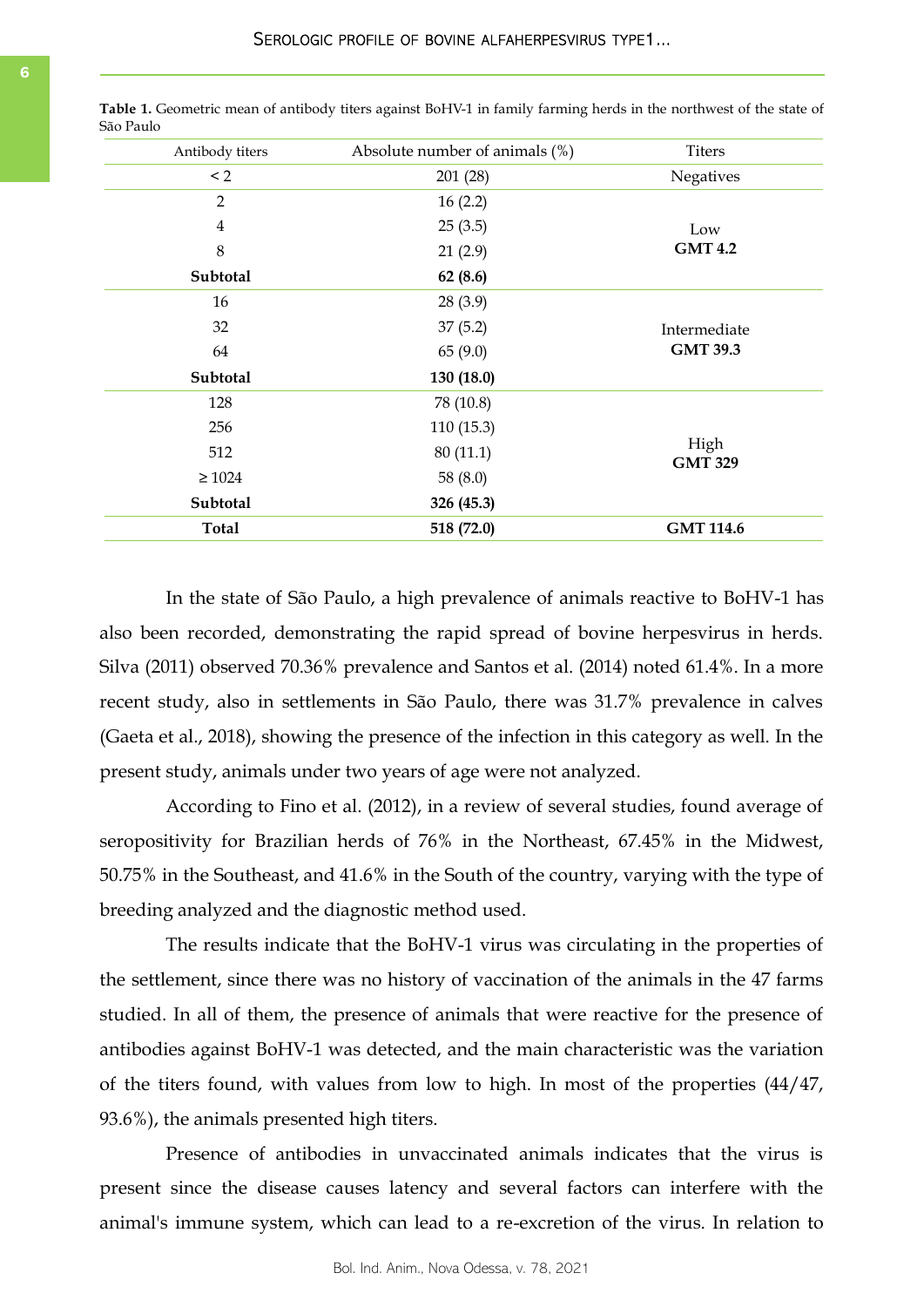BVDV-1, 44.8% (322/719) of the analyzed samples were positive, presenting GMT of 41.31 for the reactive animals. Rego et al. (2016) also found 51.1% prevalence in family farming, also in animals over 24 months old, and Gaeta et al. (2018) reported 24.4% in calves. Of the animals tested, 9% (65/719) had low titers  $(\leq 10)$ , with GMT of 10; 19.9% (143/719) had medium titers (between 20 and 40) with GMT of 27.1; and 15.9% (114/719) had high titers (≥80), with GMT of 157.1 (Table 2).

**Table 2.** Geometric mean of antibody titers against BVDV-1 in family farming herds in the northwest of the state of São Paulo

| Antibody titers | Absolute number of animals (%) | <b>Titers</b>                   |  |
|-----------------|--------------------------------|---------------------------------|--|
| < 10            | 397 (55.2)                     | Negatives                       |  |
| 10              | 65 (9.0)                       | Low<br>GMT <sub>10</sub>        |  |
| Subtotal        | 65 (9.0)                       |                                 |  |
| 20              | 80(11.1)                       | Intermediate<br><b>GMT 27.1</b> |  |
| 40              | 63 (8.7)                       |                                 |  |
| Subtotal        | 143 (19.9)                     |                                 |  |
| 80              | 53 $(7.3)$                     | High<br>GMT 157.1               |  |
| 160             | 31(4.3)                        |                                 |  |
| 320             | 15(2.0)                        |                                 |  |
| 640             | 11(1.5)                        |                                 |  |
| 1280            | 3(0.4)                         |                                 |  |
| $\geq 2560$     | 1(0.1)                         |                                 |  |
| Subtotal        | 114 (15.9)                     |                                 |  |
| <b>Total</b>    | 322 (44.7)                     | <b>GMT 41.3</b>                 |  |

The result indicates that there is low virus circulation, because to suggest viral circulation, animals from the same property must have different titers or high titers in virus neutralization; and that most of the animals 55.2% (397/719) are susceptible, as they did not show antibodies against BVDV-1.

Some characteristics of family farming can be important risk factors for the transmission of diseases such as BoHV-1 and BVDV-1. The purchase of animals without a health certificate and the habit of sharing pastures and breeding animals is very common among the farmers. Semen is one of the main routes for elimination of the virus, and natural mounting is one of the main risk factors for infection by BoHV-1 (Barbosa et al., 2019).

The use of common pastures among farms contributes to the contact between susceptible and infected animals, favoring the spread of the virus by ocular and nasal secretions, aerosol inhalation, and direct contact with infected fetal remains (Barbosa et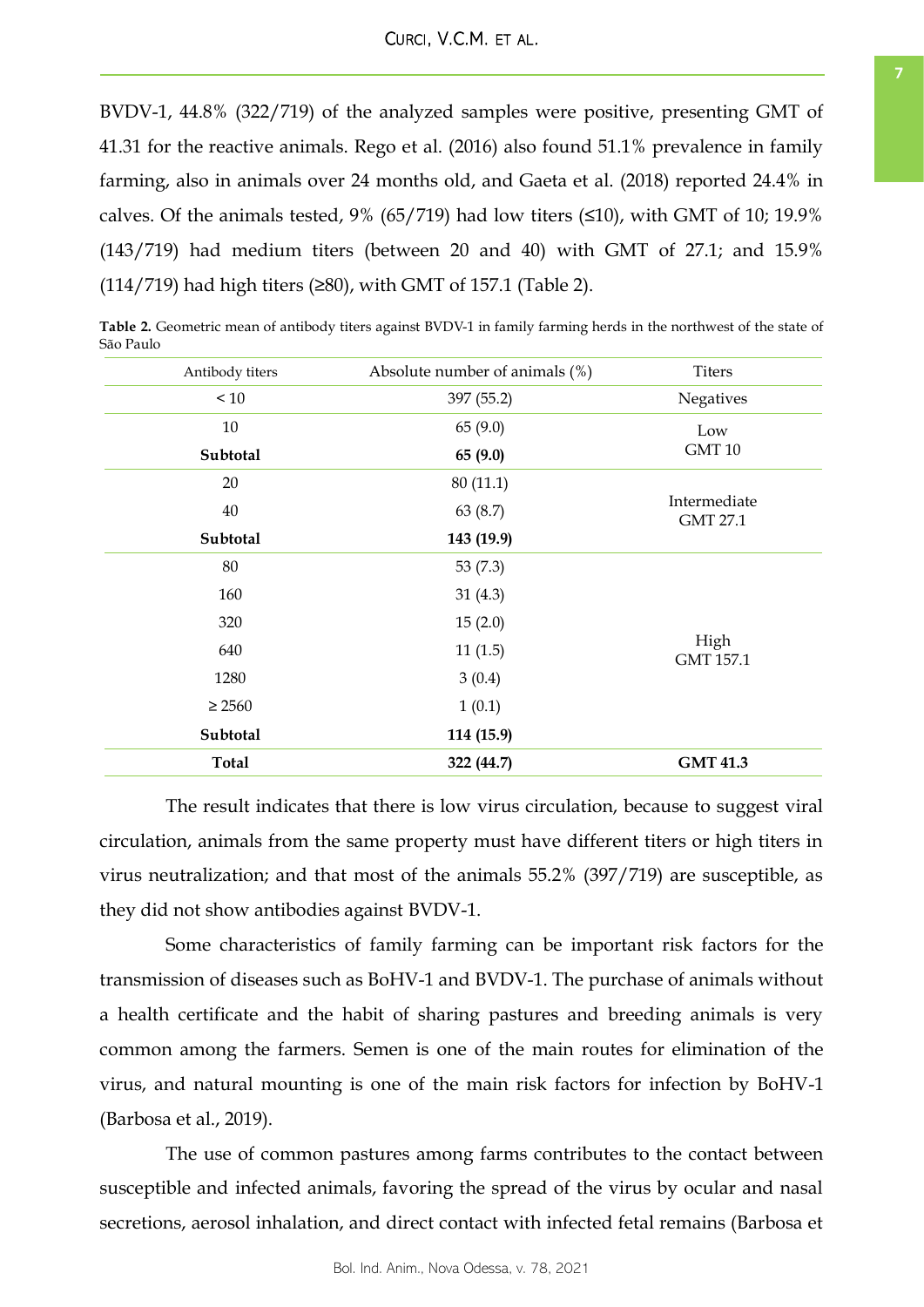al., 2019). Among some factors that contribute to the immunosuppression of animals, due to the stress caused, which could facilitate the transmission of the virus in the herd and between herds, we can mention malnutrition, stressful management, pregnancy, and postpartum. This disease is related to disorders of the reproductive system, in addition to affecting the respiratory, digestive, circulatory, immune, lymphatic and other systems; so BoHV-1can manifest clinically as bovine infectious rhinotracheitis or infectious pustular vulvovaginitis/balanoposthitis. However, its symptoms are difficult to perceive, due to the few clinical signs that are presented. However, in the farms participating, these findings were not reported, and few farmers mentioned the occurrence of abortion at some point in the past.

The rates of infections by IBR and BVDV-1 can be highly variable, so investigation of the epidemiological profile of infections in different herds and in different categories of animals of the same herd is of paramount importance, as well as the analysis of risk factors and mitigation measures (Alfieri and Alfieri, 2017). The elaboration of a nutritional program that meets the requirements of the animals, control of the purchase and introduction of new animals, control of the quality of semen used and the artificial insemination procedure, adoption of regular vaccination, periodic serodiagnosis of animals and disposal of animals considered problematic are strategies that can eliminate the causative agents of diseases (Pasqualotto et al., 2015).

The need to promote health education in the settlement was also evident, in order for farmers to make use of good health practices, allowing improvement in the production and reproduction of animals, consequently assuring sustainability.

## **CONCLUSIONS**

BoHV-1 was present in all herds studied, with moderate titers in the majority of animals. Even with the reactivation or circulation of BoHV-1 in herds, clinical disease was not observed, an epidemiological fact that also occurred with BVDV-1. The circulation pattern of diseases in the herds of the studied settlement suggests the need to study local risk factors and to improve health education, to prevent or reduce the prevalence of diseases.

## **ACKNOWLEDGEMENTS**

Foundation for Research Support of the State of São Paulo (FAPESP).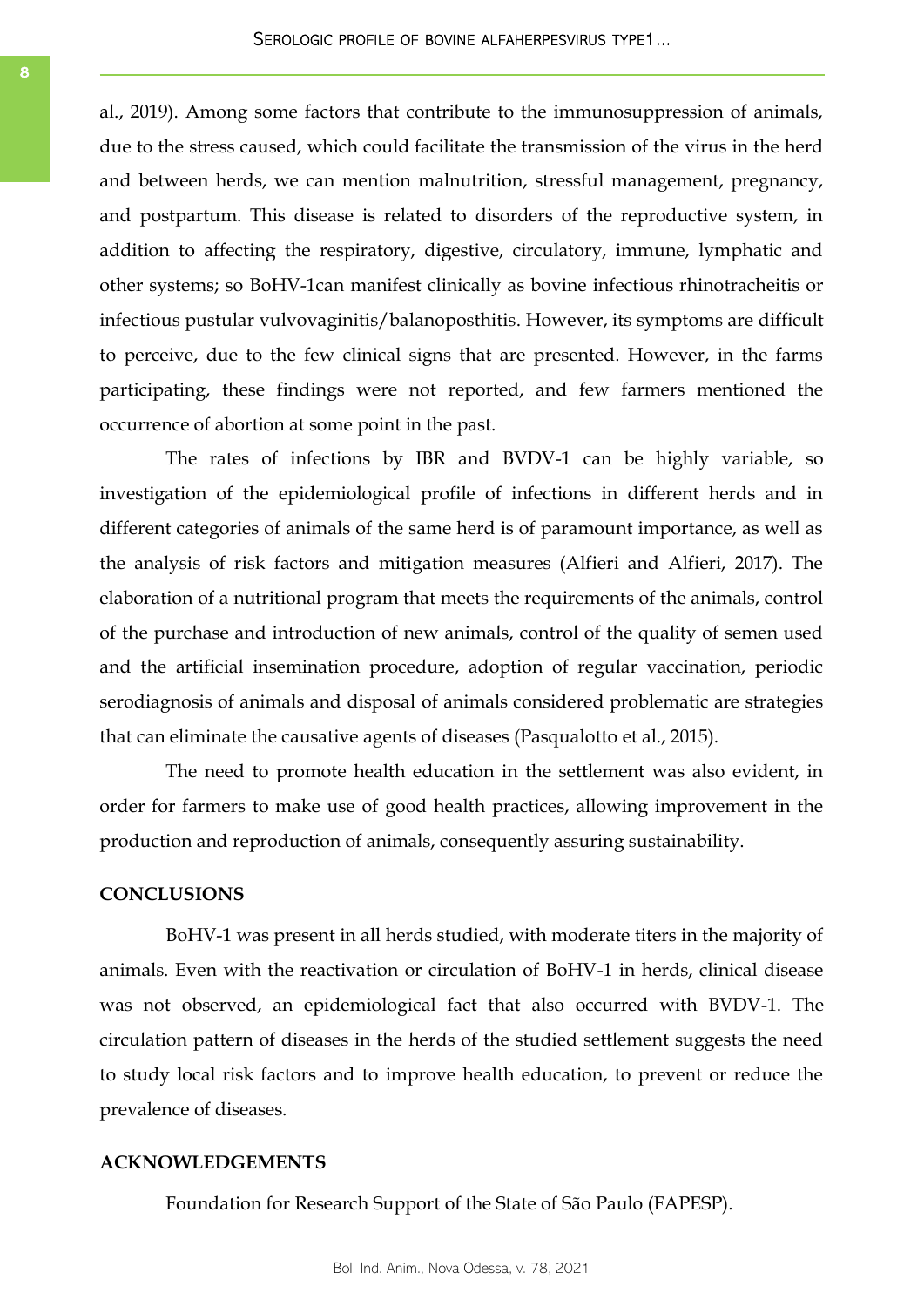## **REFERÊNCIAS**

- ANZILIERO, D.; SANTOS, C.M.B.; BRUM, M.C.S.; WEIBLEN, R.; CHOWDHURY, S.I.; FLORES, E.F.. Arecombinant bovine herpesvirus 5 defective in thymidine kinase and glycoprotein Eis immune genicfor calves and confers protection upon homologous challengeandBoHV-1 challenge. **Veterinary Microbiology,** Amsterdan, v.154, p.14- 22, 2011.<https://doi.org/10.1016/j.vetmic.2011.03.019>
- ALEXANDRINO, B.; DIAS, F.C.; OLIVEIRA, M.C.; AFFONSO, I.B.; PEREIRA, G.T.; SAMARA, S.I. Herpesvírus bovino associado à diarreia viral bovina e à leucose enzoótica bovina. **ARS Veterinária,** Jaboticabal, v.27, p.168-174, 2011.
- ALFIERI, A.A.; ALFIERI, A.F. Doenças infecciosas que impactam a reprodução de bovinos. **Revista Brasileira de Reprodução Animal**, v.41, p.133-139, 2017.
- BARBOSA, V.M.; GONDIM, C.C.; NASCIUTTI, N.R.; OLIVEIRA, P.M.; ALFIERI, A.A.; FRITZEN, J.T.T.; HEALDLEY, S.A.; SAUT, A.M.; BERSSANETI, F.T.; SAUT, J.P.E. Fatores de risco associados à infecção viral (BoHV-1 e BVDV) em rebanhos leiteiros mestiços com problemas reprodutivos, no município de Uberlândia, MG. Arquivo Brasileiro Medicina Veterinária e Zootecnia, v.71, p.1243-1250, 2019. [https://](https://doi.org/10.1590/1678-4162-10326) [doi.org/10.1590/1678-4162-10326](https://doi.org/10.1590/1678-4162-10326)
- CCIR **Certificado de Cadastro de Imóvel Rural**. 2020. Disponível em: [<http://](http://www.incra.gov.br/pt/reforma-agraria.html) [www.incra.gov.br/pt/reforma-agraria.html>](http://www.incra.gov.br/pt/reforma-agraria.html) Acesso em 22 set. 2020.
- DENZEN, S.; OTONEL, R.A.A.; ALFIERI, A.F.; LUNARDI, M.; ALFIERI, A.A. Perfil da infecção pelo vírus da diarreia viral bovina (BVDV-1) em um rebanho bovino leiteiro de alta produção e com programa de vacinação contra o BVDV-1. **Pesquisa Veterinária Brasileira,** v.33, p.141-147, 2013. [https://doi.org/10.1590/S0100-](https://doi.org/10.1590/S0100-736X2013000200002) [736X2013000200002](https://doi.org/10.1590/S0100-736X2013000200002)
- DIAS, F. C.; MEDICI, K. C. ; ALEXANDRINO, B. ; DIAS, E.C. ; ALFIERI, A. A. ; SAMARA, S. I. . Monitoring of natural infection by bovine viral diarrhea virus (BVDV) in cattle herds. **ARS Veterinária** (Online), v. 28, p. 105-117, 2012.
- FINO, T.C.M.; MELO, C.B.; RAMOS, A.F.; LEITE, R.C. Infecções por herpesvírus bovino tipo 1 (BoHV-1) e suas implicações na reprodução bovina. **Revista Brasileira de Reprodução Animal**, v.36, p.122-127, 2012.
- GAETA, N.C.; RIBEIRO, B.L.M.; ALEMÁN, M.A.R.; YOSHIRARA, E.; MARQUES, E.C.; HELLMEISTER, N.A.; PITUCO, E.M.; GREGORY, L. Serological investigation of antibodies against respiratory viroses in calves from Brazilian Family farming and their relation to clinical signs of bovine respiratory disease. **Pesquisa Veterinária Brasileira**, v.38, p.642-648, 2018.<https://doi.org/10.1590/1678-5150-pvb-5234>
- ICTV CODE. **The International Code Of Virus Classification And Nomenclature**. 2021. Disponível em: [https://talk.ictvonline.org/taxonomy/p/taxonomy-history?](https://talk.ictvonline.org/taxonomy/p/taxonomy-history?taxnode_id=202003153) [taxnode\\_id=202003153.](https://talk.ictvonline.org/taxonomy/p/taxonomy-history?taxnode_id=202003153) Acesso em 01 jun. 2021.
- INCRA INCRA NOS ESTADOS. **Informações gerais sobre os assentamentos da Reforma Agrária**. 2017. Disponível em: <[http://](http://painel.incra.gov.br/sistemas/index.php) [painel.incra.gov.br/sistemas/index.php>](http://painel.incra.gov.br/sistemas/index.php) Acesso em 21 set. 2020.
- LEMAIRE, M.; PASTORET, P.P.; TRIRY, E. Le contrôle de I´infection par lê vírus de la rhinotrachéite infectieuse bovine. **Annales de Médecine Vétérinaire**, Bruxelles,